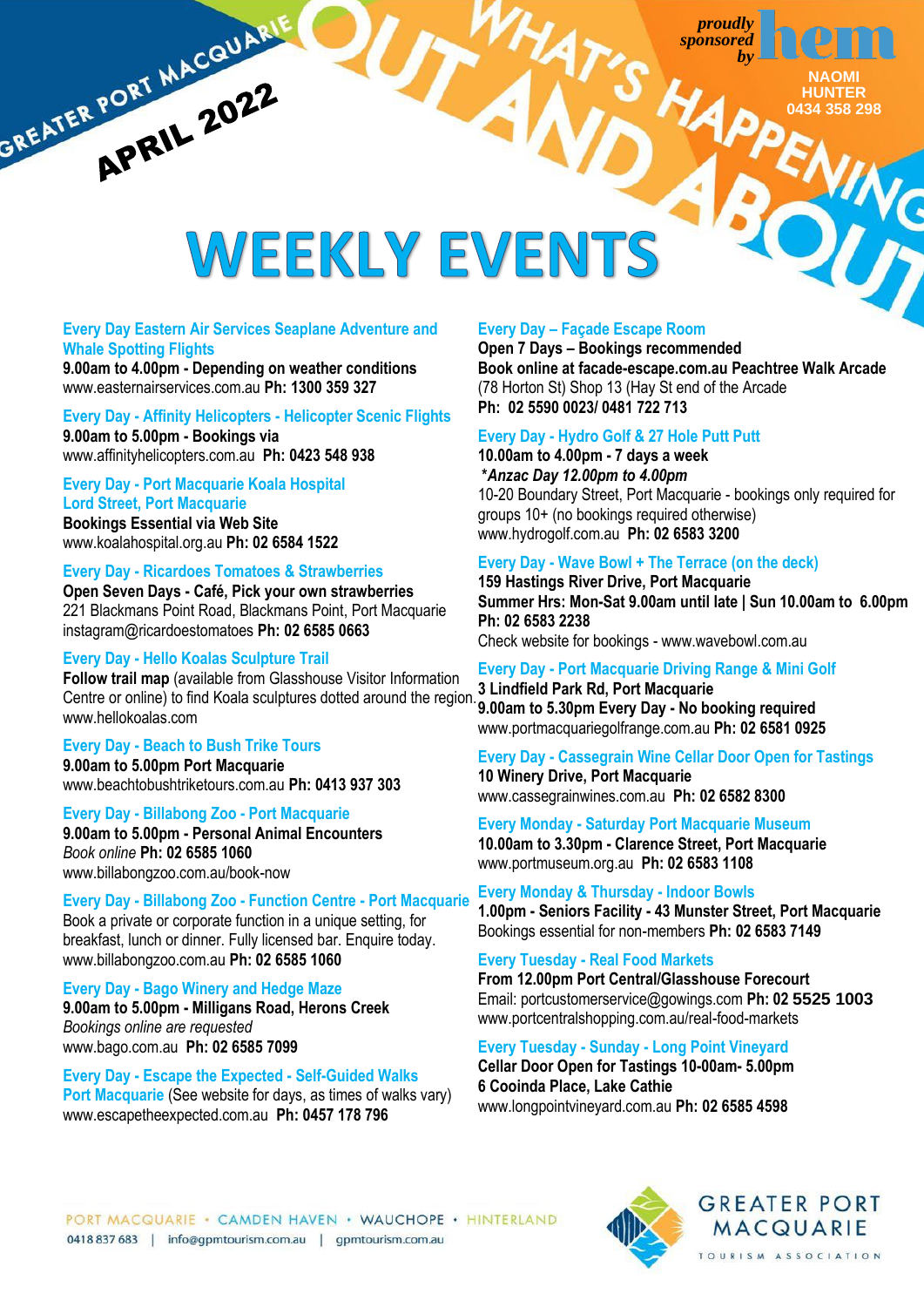HA

**NAOMI HUNTER 1231** 

## GREATER PORT MACQUARIE WEEKLY EVEN

### **Every Wednesday Rapidfire Speedball Indoor Bazooka 5.30pm till 8.00pm**

**10 Chestnut Road, Port Macquarie Ph: 02 5526 0485** [www.planetxportmacquarie.com.au](http://www.planetxportmacquarie.com.au/)

## **Every Wednesday, Thursday, Friday & Saturday (ex. Public Holidays)**

**9.30am - 'Uncovering Our Past' Walking Tour - Historic Cemetery** Bookings essential: **Ph: 0447 429 016** [www.pmheritage.com.au/walking-tours](http://www.pmheritage.com.au/walking-tours)

## **Every Wednesday, Thursday, Friday & Saturday (ex. Public Holidays)**

**2.00pm - 'Grave Tales' Walking Tour - Historic Cemetery**  Bookings essential: **Ph: 0447 429 016** [www.pmheritage.com.au/walking-tours](http://www.pmheritage.com.au/walking-tours)

## **Every Wednesday, Thursday, Friday, Saturday & Sunday - Planet X, Port Macquarie, Recreational Skating & more! 8.30am to 8.00 pm \***Note times may vary

**10 Chestnut Road, Port Macquarie Ph: 02 5526 0485** [www.planetxportmacquarie.com.au](http://www.planetxportmacquarie.com.au/)

## **Every Wednesday, Saturday & Sunday- Douglas Vale Historic Homestead & Vineyard ( Easter Saturday live music)**

**10.00am to 3.00pm** - **Homestead Tours, Wine Tastings & Cheese Platters** 235 Oxley Highway, Port Macquarie [www.douglasvale.com.au](http://www.douglasvale.com.au/) **Ph: 02 6584 3792**

## **Every Thursday (during school terms) Adult Improv Club 17+**

**6.00pm to 7.00pm - Theatre Oz - Unit 3, 1a Blackbutt Road, Port Macquarie** *Bookings Essential at:* [www.theatreozpm.com.au](http://www.theatreozpm.com.au/) **Ph: 0490 441 724**

## **Every Thursday to Sunday - Hastings Fine Art Gallery**

**10.00am till 2.00pm - 2 William St, Port Macquarie** [www.hastingsvalleyart.net.au](http://www.hastingsvalleyart.net.au/) Facebook: Hastings Fine Art Gallery

## **Every Thursday to Monday - Level Up 18+**

**From 5.00pm to 9.00pm - Delicious New Food Menu** 128 William St, Port Macquarie Email: info@leveluppmq.com.au [www.leveluppmq.com.au](http://www.leveluppmq.com.au/)

## **Every Friday - Crafting Connections**

**Sunset Framing & Gallery 10.00am - 12.00pm No bookings required** 2/25 Central Rd Port Macquarie www.sunsetgallery.com.au **Ph: 02 6583 4100**

## **Every Friday – Free Comedy Night – The Westport Club**

**9.00pm Jimmy's Bar**  [www.thewestportclub.com.au/event/great-comedy-friday](http://www.thewestportclub.com.au/event/great-comedy-friday) **Ph: 02 6588 7202**

## **Every Friday - Black Duck Brewery - Pizza & Live Music Night**

**5.00pm to 8.00pm - Every Friday Ph: 0477 447 467** [www.facebook.com/theblackduckbrewery](http://www.facebook.com/theblackduckbrewery)

## **Every Friday and Saturday - Level Up 18+**

**9.00pm - DJ until late** 128 William Street, Port Macquarie Email: info@leveluppmq.com.au [www.leveluppmq.com.au](http://www.leveluppmq.com.au/)

## **Every Saturday - Mid North Coast Fire Museum 10.00am 12 Stevens Street, Port Macquarie**

[www.facebook.com/MNCMuseum](http://www.facebook.com/MNCMuseum)

## **Every Saturday All Age Disco Fever 6.30-9.30pm Planet X Chestnut Road Port Macquarie** [www.planetxportmacquarie.com.au](http://www.planetxportmacquarie.com.au/) **Ph: 02 5526 0485**

**Every Saturday - Rotary Pre-Loved Book Sale (except P/Hols) 9.00am - 1.00pm - Rotary Hall,** 198 Hastings River Drive, Port Macquarie

## **Every Saturday Marina Yoga**

**7.15am - 8.00am River End Port Macquarie Marina behind Dragon Boat Storage, Park Street, Port Macquarie** [facebook.com/marinayogapmq](https://m.facebook.com/marinayogapmq/)

## **Every 1st and 3 rd Saturday - Cardio Groove**

**9.30am Senior Citizens 43 Munster Street, Port Macquarie** Email: info@cardiogroove.com.au

**Every 2nd Saturday - Wauchope - Bonsai Workshop Group 10.00am till 12.00pm - Rotary Hall, Oxley Lane, Wauchope** Email[: wauchope.bonsai@gmail.com](mailto:wauchope.bonsai@gmail.com)

## **Last Friday of the Month - Open Mic Night - All ages**

**7.30pm to 9.00pm - Theatre Oz - Unit 3, 1a Blackbutt Road, Port Macquarie** *Tickets available at*: [www.theatreozpm.com.au](http://www.theatreozpm.com.au/) **Ph: 0490 441 724**

PORT MACQUARIE · CAMDEN HAVEN · WAUCHOPE · HINTERLAND 0418 837 683 | info@gpmtourism.com.au | gpmtourism.com.au

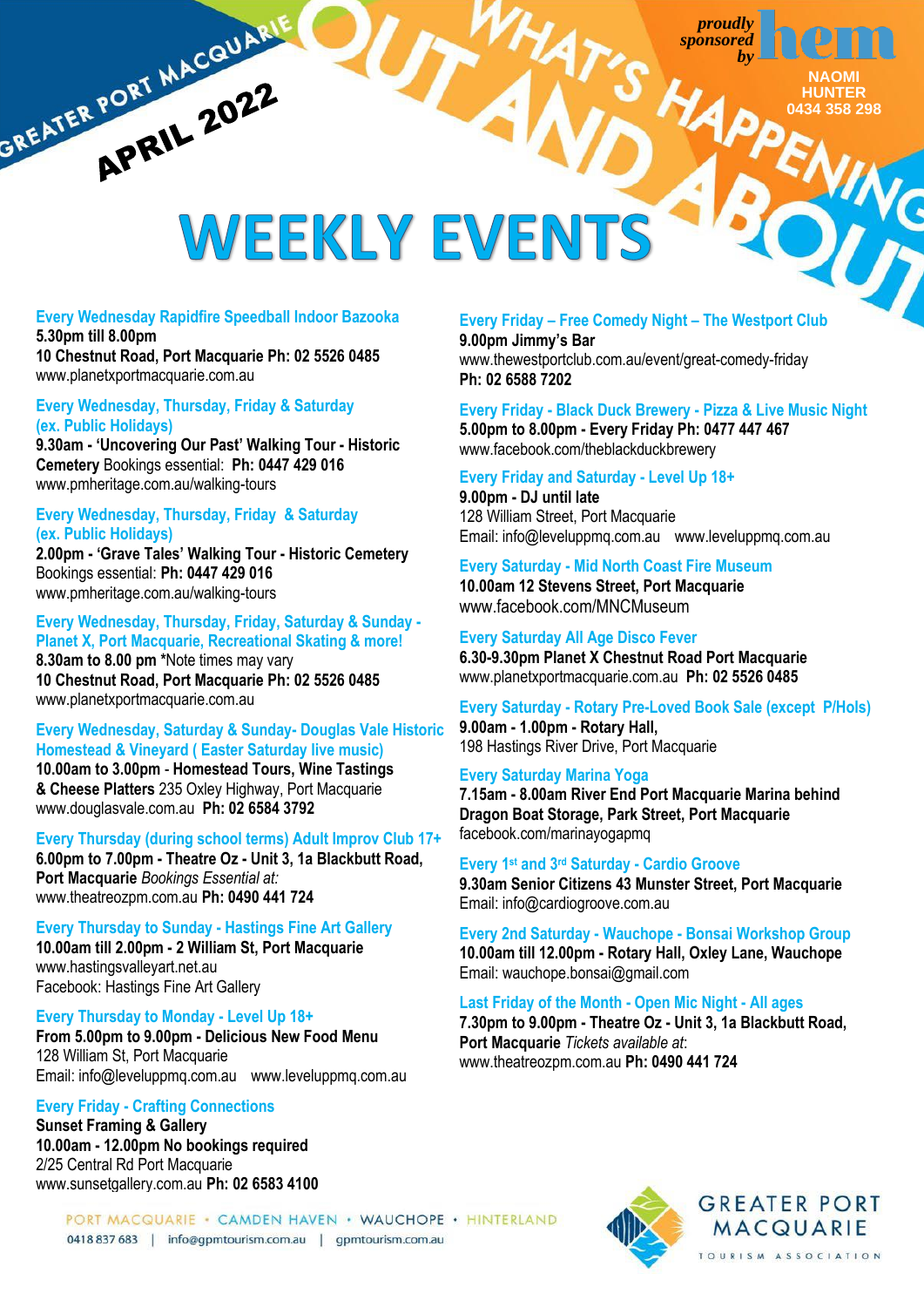> **NAOMI HUNTER 0434 358 298**

## WEEKLY EVENTS

GREATER PORT MACQUARI

## **Arthouse Industries - Various Creative Classes**

**Check website to find class dates & times** www.arthouseindustries.com.au **Ph: 0403 515 622**

## **The Seed Creative Workshops - Fantastic Range of Various Creative Classes**

**Resin, pottery, painting and jewellery workshops - Check website for class dates & times** [www.theseedcreativeworkshops.com](http://www.theseedcreativeworkshops.com/) **Ph: 0447 114 796**

**Grow Farm Tours - Toms Creek – Sustainable Gardening & Living**

Bookings: email - [growsustainableliving@gmail.com](mailto:growsustainableliving@gmail.com) [www.growsustainableliving.com](http://www.growsustainableliving.com/)

## **Port AdVenture Cruises Rhythm Boat**

**Town Wharf (end of Clarence Street, Port Macquarie) Check website for dates & times Ph: 0434 393 199 Bookings essential:** [www.cruiseportmacquarie.com.au](http://www.cruiseportmacquarie.com.au/)

## **Port Jet Cruises - Daily Cruises**

**On Jetty - 1 Short Street, Port Macquarie Check website for dates & times Ph: 0419 620 765 Bookings essential:** [www.portjet.com.au](http://www.portjet.com.au/)

## **Port Sailing - Sailing Cruises on 'Seawindow'**

**Port Macquarie Marina - 18 Park Street, Port Macquarie Bookings essential:** [www.portsailing.com.au](http://www.portsailing.com.au/) **Ph: 0428 800 607**

### **Maxx Family Fun Centre - Slot Car racing, Golf, Racing Car & Clay Pigeon Simulators, Virtual Reality Room and MORE!**

2/61 Hastings River Drive, Port Macquarie [www.maxxfamilyfuncentre.com.au](http://www.maxxfamilyfuncentre.com.au/) OR www.facebook.com/MAXXRaceCentre **Ph: 6584 3145**

### **Port Macquarie 'Street Libraries'**

**Holy Goat Coffee -** 5/8 Merrigal Road, Port Macquarie **The Shack -** 1 Munster Street, Port Macquarie **Miss Nellies Café** - 33 River Street, Kendall **Shelbourne Place** - Port Macquarie

**Please note that all advertised dates are subject to change - check relevant websites**

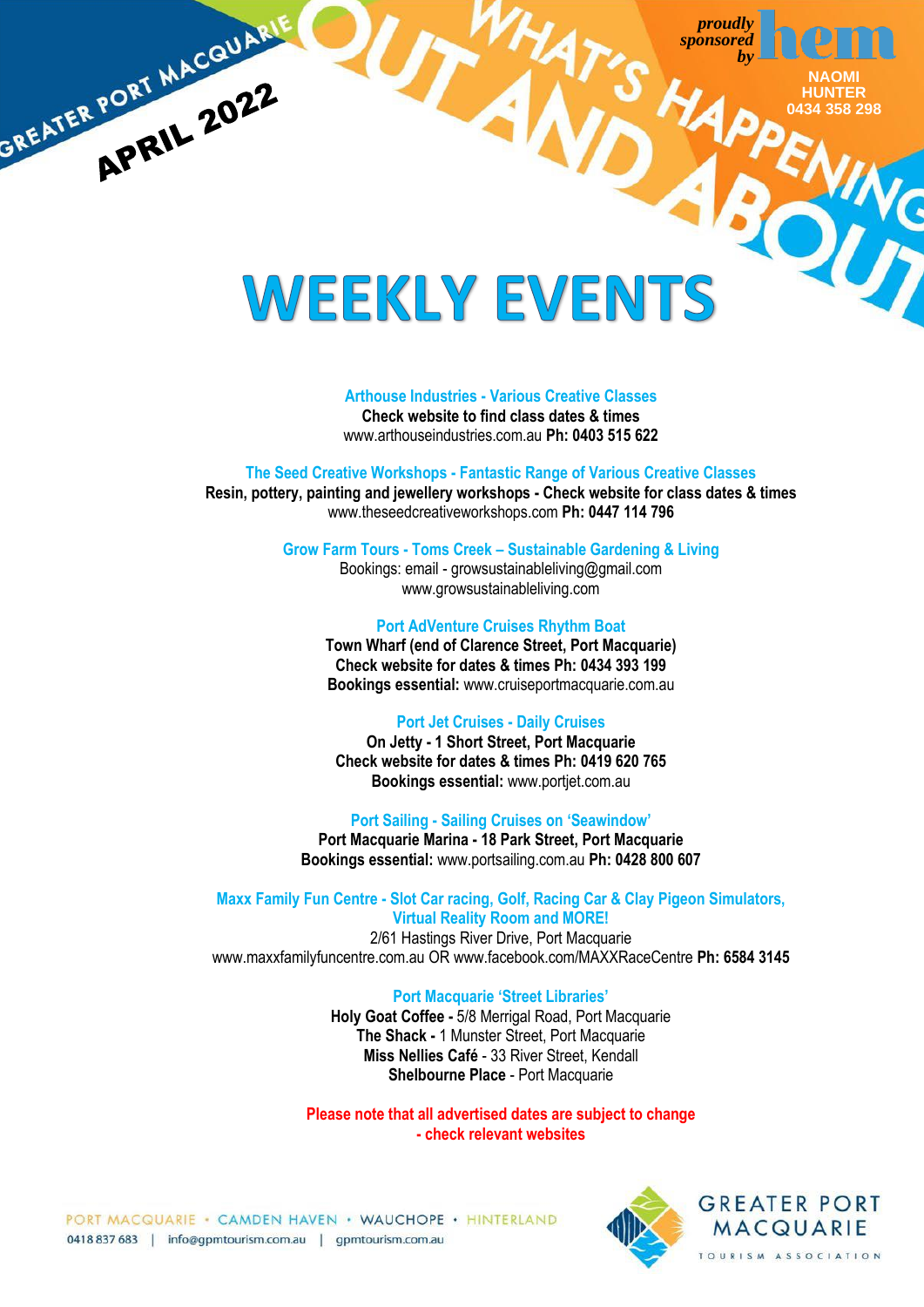> **NAOMI HUNTER 0434 358 298**

## GREATER PORT MACQUARIE WEEKLY EVENTS PUBS, CLUBS & BREWERIES

**Beechwood Hotel - 735 Beechwood Road, Beechwood Ph: 02 6585 6170 www.beechwoodhotel.com.au** Check venue's website/Facebook for event details

## **Black Duck Brewery - 6B Acacia Rd, Port Macquarie**

**Ph: 0477 447 467 www.blackduckbrewery.com.au** Check venue's website/Facebook for event details

**Bonny Hills Beach Hotel 2445/1045 Ocean Dr, Bonny Hills [www.bonnyhillsbeachhotel.com](http://www.bonnyhillsbeachhotel.com/) Ph: 02 6585 4999**

**Club North Haven – 1 Woodford Road, North Haven Friday night Live music Ph: 02 6559 915[0 www.clubnorthhaven.com.au](http://www.clubnorthhaven.com.au/)** Check venue's website/Facebook for event details

**Fernhill Tavern** - **4 Jindalee Rd, Port Macquarie Ph: 0[2 6581 0377](https://www.google.com/search?gs_ssp=eJzj4tZP1zcsyUoqTipKNmC0UjaoMEsyNzMwNzY2sEi2MDE1MrQyqDBKsbA0NTU3tbA0NjYy9pJLSy3Ky8jMyVEoSSwDMhUK8otKFHITkwtLE4syUwG7oxjx&q=fernhill+tavern+port+macquarie&oq=fer&aqs=chrome.1.69i57j46i67i175i199j0i67j46i67i175i199l2j0i67j46i67i175i199j0i271.3393j0j15&sourceid=chrome&ie=UTF-8) www.fernhilltavern.com.au** Check venue's website/Facebook for event details

**Hastings Hotel - High Street, Wauchope Ph: 02 6585 1963 www.hastingshotel.com.au** Check venue's website/Facebook for event details

**Hibbard Sports Club 20 Boundary Street, Port Macquarie Ph: 02 6584 9276 [www.hibbardsportsclub.com.au](http://www.hibbardsportsclub.com.au/)** Check venue's website/Facebook for event details

## **Lake Cathie Bowling & Recreation Club 45 Evans Street, Lake Cathie**

**Every Friday Night Music from 6.00pm** *1/Slingshot Duo, 8/Rockabillys, 15/Stevie B, 22/Graham Howe, 30/Slingshot Duo* **Ph: 02 6585 5701 [www.lakecathiebowlingclub.com.au](http://www.lakecathiebowlingclub.com.au/)** Check venue's website/Facebook for event details

**Lake Cathie Tavern - 1609 Ocean Drive Lake Cathie Ph: 02 6584 802[4 www.lakecathietavern.com.au](http://www.lakecathietavern.com.au/)** Check venue's website/Facebook for event details

**Laurieton United Services Club - 2 Seymour Street Ph: 02 6559 9110 'Weekly Raffles'**

**[www.laurietonclub.com.au](http://www.laurietonclub.com.au/)** Check venue's website/Facebook for event details

## **Level Up - 128 William St, Port Macquarie**

**5.00pm - 9.00pm Thursday - Monday Food and Beverage 9.00pm - until late Friday and Saturday featuring DJ Music** Check venue's website/Facebook for event details

**Long Flat Pub and Bistro** 5014 Oxley Hwy, Long Flat **Ph: (02) 6587 4495** Check venue's Facebook for event details

## **Moorebeer Brewing Co - 18/ 35 Merrigal Rd, PMQ**

**Ph: 0466 628 640 - Live Music Fri/Sat [www.moorebeer.com.au](http://www.moorebeer.com.au/)** Check venue's website/Facebook for event details

**Port City Bowling Club - Owen Street, Port Macquarie**

**Ph: 02 6583 1133 [www.portcity.com.au](http://www.portcity.com.au/)** Weekend Vibes - Live music Every Friday & Saturday night Check venue's website/Facebook for event details

## **Panthers Port Macquarie - 1 Bay Street, Port Macquarie**

**Live Music in The Tapp Bar - Fri /Sat from 5.30pm & Sun from 1.00pm**

**www.portmacquarie.panthers.com.au**  Check venue's website/Facebook for event details

## **Port Macquarie Golf Club - Ocean Drive, Port Macquarie**

**Ph: 02 6582 0409 www.portmacquariegolf.com.au** Check venue's website/Facebook for event details

**The Westport Club - Buller Street, Port Macquarie Ph: 02 6588 7201 [www.thewestportclub.com.au](http://www.thewestportclub.com.au/)** Details on the website for all activities

**Settlers Inn - Hastings River Drive, Port Macquarie**

**Ph: 02 6583 3100 www.settlersinn.com.au** Check venue's website/Facebook for event details

## **Wauchope RSL Club - Young Street, Wauchope**

Check website for Bingo, Membership Draws & Raffles **Ph: 02 6585 2244 [www.wauchopersl.com.au](http://www.wauchopersl.com.au/)** Check venue's website/Facebook for event details

## **Wicked Elf Beer - 1/58 Uralla Road, PMQ**

**Ph: 02 6581 3949 Thurs 12-5pm, Fri/Sat 12-8pm [www.wickedelf.com.au](http://www.wickedelf.com.au/)**

Check venue's website/Facebook for event details

## **WEEKLY TRIVIA**

- Every Monday Lake Cathie Tavern 7:00pm
- Every Tuesday The Westport Club 6:30pm
- Every Tuesday Tacking Point Tavern 7.00pm
- Every Wednesday Settlers Inn 7.00pm
- Every Wednesday Port City Bowling Club 7.00pm
- Every Thursday Port Macquarie Panthers 7.00pm

PORT MACQUARIE · CAMDEN HAVEN · WAUCHOPE · HINTERLAND 0418 837 683 | info@gpmtourism.com.au | gpmtourism.com.au



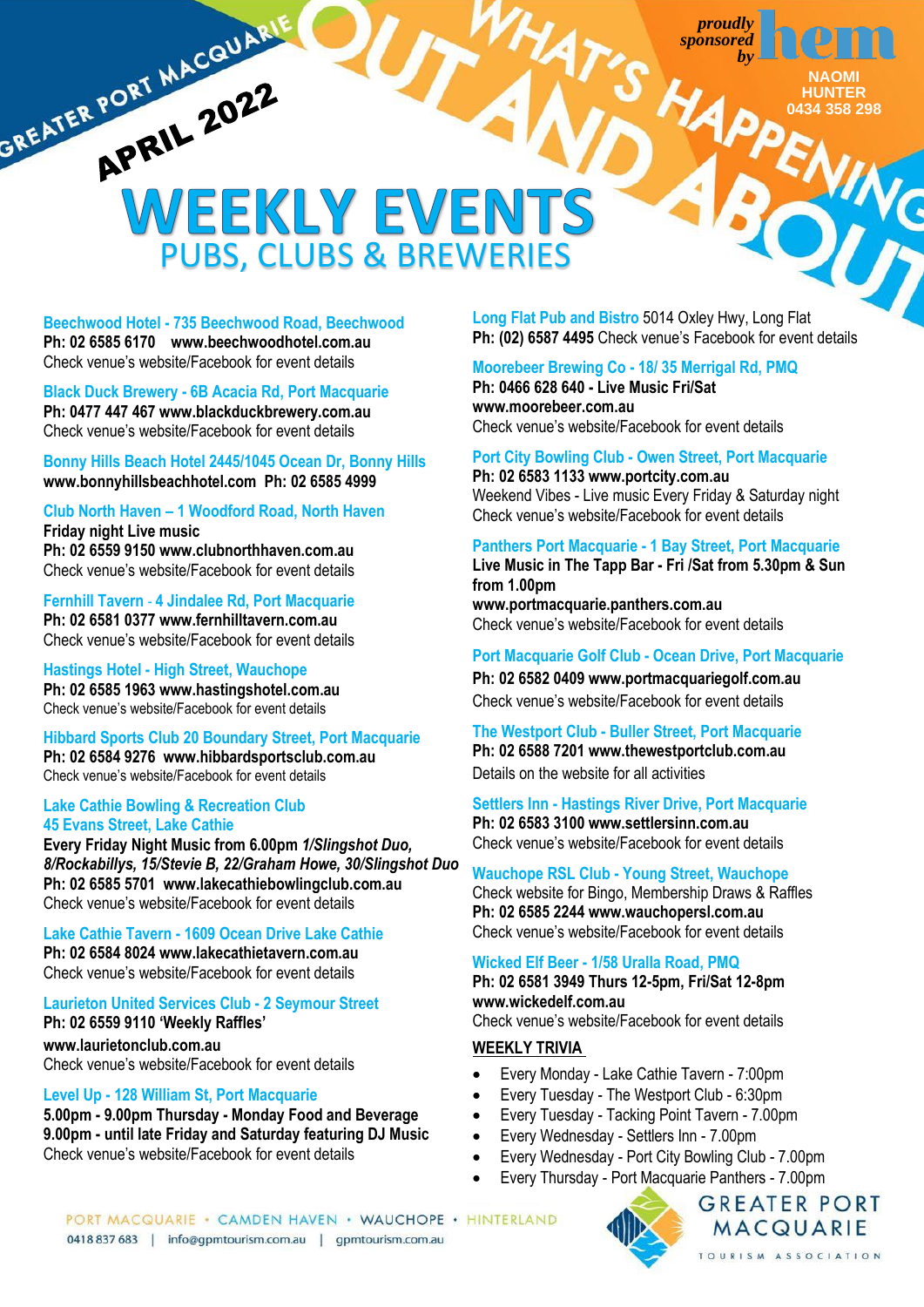

## SPECIAL EVENTS

## **On view 24 April - Exhibition: Liam Benson - You Already Know**

GREATER PORT MACQUARIE

**Glasshouse Regional Gallery Clarence Street, Port Macquarie** [www.glasshouse.org.au](http://www.glasshouse.org.au/) **Ph: 02 6581 8888**

**Until 4 April - Quilting Exhibition - View the amazing quilts crafted by our Senior Citizens**

**Port Macquarie Library, 32 Grant Street, Port Macquarie** All enquiries **Ph: 02 6581 8755**

**On view until 1 May - Exhibition: Anna-Wili Highfield - Mating Dance**

**Glasshouse Regional Gallery, Clarence Street, Port Macquarie** [www.glasshouse.org.au](http://www.glasshouse.org.au/) **Ph: 02 6581 8888**

## **1 April - Join Kim Hodges Celebrating Seniors Week with a 'Memoir Writing Workshop'**

**10.00am - 12.00pm Laurieton Library, 9 Laurie Street, Laurieton**

Please register at: mnclibrary.org.au/whats-on **Ph: 02 6581 8755**

**1 April - Craft & Cocktails: Painted Botanical/Floral Design 5.30pm Glasshouse Gallery, Clarence Street, Port Macquarie** [www.glasshouse.org.au](http://www.glasshouse.org.au/) **Ph: 02 6581 8888**

## **1 April - Great Southern Nights: Kate Miller-Heidke 7.30pm Glasshouse Theatre, Clarence Street, Port Macquarie** [www.glasshouse.org.au](http://www.glasshouse.org.au/) **Ph: 02 6581 8888**

## **1 and 2 April – Port Macquarie Panthers Rock n Roll Autumn Dance**

**6.30pm Port Macquarie Panthers, Bay Street, Port Macquarie,**  www.portrockinpanthers.com.au [www.portmacquarie.panthers.com.au](http://www.portmacquarie.panthers.com.au/) **Ph: 02 6580 2300**

## **1 & 8 April - Great Comedy Friday**

**8.30pm The Westport Club - Buller Street, Port Macquarie** Tickets at reception desk or phone [www.thewestportclub.com.au](http://www.thewestportclub.com.au/) **Ph: 02 6588 7201**

## **1 April – Dinner in the Vines with Live Music ( Monthly)**

**7pm – 10pm Little Fish Café 147 The Ruins Way Port Macquarie** Bookings Essential [www.littlefishcafe.com.au](http://www.littlefishcafe.com.au/) **Ph: [02 6581 1332](tel:0265811332)**

## **2 April - La Vive Studios Presents Live In Technicolour**

**11.00am & 6.00pm Glasshouse Theatre, Clarence Street, Port Macquarie**

[www.glasshouse.org.au](http://www.glasshouse.org.au/) **Ph: 02 6581 8888**

## **2 April - Watercolours, Charcoals, Inks & Soft Pastels Workshop 12.30pm - 2.30pm @ Sea Scouts Hall, 9 Buller St P.M. Ph/txt 0434 464 646 o**r msg Cooeee Sistas Art Facebook page

## **2 April - Physical Theatre Workshop Ages 15+**

**9.00am - 3.00pm Theatre Oz - Unit 3, 1a Blackbutt Road, Port Macquarie** *Bookings essential/deals available online:* [www.theatreozpm.com.au](http://www.theatreozpm.com.au/) **Ph: 0490 441 724**

**2 April - Dreams Show: Tribute to Fleetwood Mac & Stevie Nicks 8.00pm Glasshouse Theatre, Clarence Street, Port Macquarie** [www.glasshouse.org.au](http://www.glasshouse.org.au/) **Ph: 02 6581 8888**

## **2 April - Last Stand - Chisel Barnes Show**

**8.00pm - 11.00pm Wauchope RSL Club - Young Street, Wauchope**  [www.trybooking.com/events/732546/sessions/2347588/sections/132](http://www.trybooking.com/events/732546/sessions/2347588/sections/1320106/tickets) [0106/tickets](http://www.trybooking.com/events/732546/sessions/2347588/sections/1320106/tickets) **[www.wauchopersl.com.au](http://www.wauchopersl.com.au/) Ph: 02 6585 2244** 

## **6 April - I'm Just Wild About Harry**

**2.30pm Glasshouse Theatre, Clarence Street, Port Macquarie** [www.glasshouse.org.au](http://www.glasshouse.org.au/) **Ph: 02 6581 8888**

**7 April - Peter Williams Medium Live 7.00pm Glasshouse Theatre, Clarence Street, Port Macquarie** [www.glasshouse.org.au](http://www.glasshouse.org.au/) **Ph: 02 6581 8888**

## **7, 8, 9, 10, 12 & 13 April - Carnival of the Animals**

**7 April - 6.00pm - 7.00pm Opening Performance 8, 9,10,12 & 13 April - 10.30am-11.30am & 2.30pm-3.30pm 14 April 10.30am-11.30am The Basement, Panthers, Port Macquarie Bay Street, Port Macquarie,** [www.gotyabackproductions.com](http://www.gotyabackproductions.com/) **Ph:0403 745 550**

**7 and 29 April - Seniors and Retirees Big Day Out 12.00pm Port Cruises Rhythm Boat, Town Wharf (end of Clarence Street, Port Macquarie)** *Book online or phone* [www.cruiseportmacquarie.com.au](http://www.cruiseportmacquarie.com.au/) **Ph: 0434 393 199**

## **8 April Kallidad - The Alter Ego of Mex Metal Trio**

**7.30pm The Tapp Port Macquarie Panthers 1 Bay Street P.M.** [www.portpanthers.panthers.com.au](http://www.portpanthers.panthers.com.au/) Ph 02 65802300

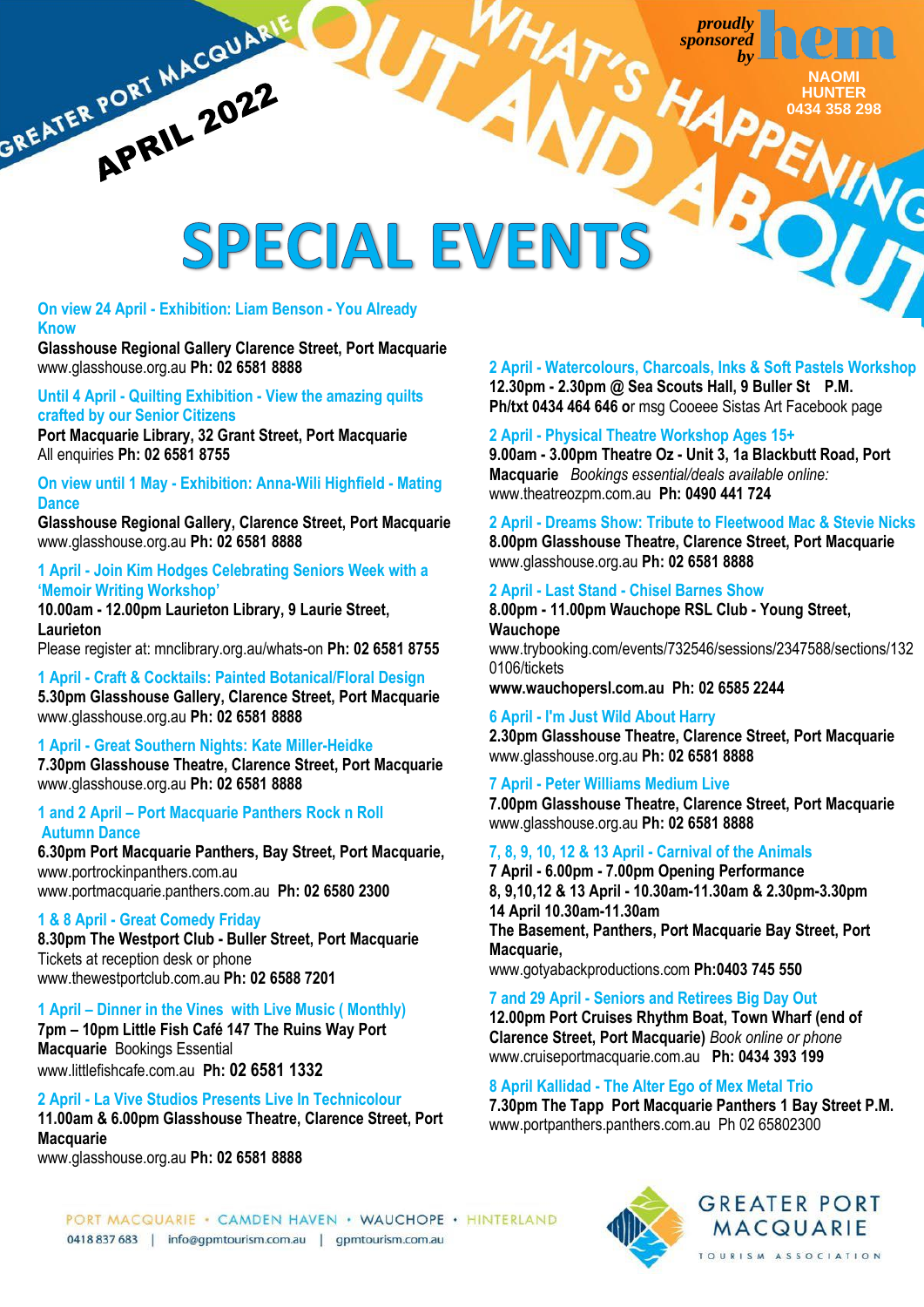HA



**YING** 

# GREATER PORT MACQUARIE SPECIAL EVENTS

## **8 and 9 April - Dance Mid North Coast Association: Gala Night Of Dance**

**8 April 7.00pm 9 April 2.00pm & 7.00pm Glasshouse Theatre, Clarence Street, Port Macquarie** [www.glasshouse.org.au](http://www.glasshouse.org.au/) **Ph: 02 6581 8888**

## **9 April - Community 'Get Eggcited' Easter Egg Hunt**

**9.30am - 10.00am Sovereign Place Town Centre, 15 Chancellors Drive, Port Macquarie** [www.sovereignhills.com.au](http://www.sovereignhills.com.au/) **Ph: 02 6581 1711**

## **9 April - Traditional Aboriginal Weaving with a Fun Twist**

**12.15pm - 2.45pm @ Sea Scouts Hall, 9 Buller St PMQ Ph/txt 0434 464 646** or msg Cooeee Sistas Art Facebook page

## **9 April - Jimmy Barnes Experience (Tribute)**

**8.00pm Laurieton United Services Club, 2 Seymour Street, Laurieton** *Tickets at:* [lusc.sales.ticketsearch.com/sales/salesevent/13111](https://lusc.sales.ticketsearch.com/sales/salesevent/13111) [www.laurietonclub.com.au](http://www.laurietonclub.com.au/) **Ph: 02 6559 9110**

## **9 April - Kokedama Workshop**

**7-8:30pm Seed Creative - Unit 3, 6 Belah Road, Port Macquarie**  [www.theseedcreativeworkshops.com](http://www.theseedcreativeworkshops.com/) **Ph: [\(02\) 6581 1532](https://www.google.com/search?gs_ssp=eJzj4tVP1zc0zDBOKzIpLIs3YLRSNagwS7JMSUsztkwxMkpOTjEytTKosDRLskhMM0kyMzG0tDBLNvISL05NTVFILkpNLMksS1Uozy_KLs7ILygGAJ8iGM4&q=seed+creative+workshops&rlz=1C1FKPE_en-GB&oq=Seed++Crative+&aqs=chrome.1.69i57j46i13i175i199j0i13l7.6733j0j7&sourceid=chrome&ie=UTF-8)**

## **10 April - Live in the Bago Pergola 'Lily Munday and Ken McArthur'**

**11.30am - 2.30pm Bago Winery & Hedge Maze, Milligans Road, Herons Creek**

*Bookings online are requested for the Maze* [www.bago.com.au](http://www.bago.com.au/) **Ph: 02 6585 7099**

## **10April - Join us for 'Cos Play' - loads of activities and Cos Play parade**

**12.00 - 4.00pm Port Macquarie Library, 32 Grant Street, Port Macquarie** Please register at: mnclibrary.org.au/whats-on **Ph: 02 6581 8755**

## **10 April - Flood Recovery Charity Raceday**

**11.30am Port Macquarie Race Club, Oxley Highway Port Macquarie** [www.portmacquarieraceclub.com.au](http://www.portmacquarieraceclub.com.au/) **Ph: 02 6581 1964**

## **10, 14 and 24 April - Town Square Market**

**10.00am - 2.00pm Town Square, Horton Street, Port Macquarie** [www.marketplaceevents.com.au](http://www.marketplaceevents.com.au/)

## **11th to 14th - Junior Drama Bootcamp (ages 7-11)**

**9.00am to 2:30pm Theatre Oz - Unit 3, 1a Blackbutt Road, Port Macquarie** *Bookings essential/deals available online:* [www.theatreozpm.com.au](http://www.theatreozpm.com.au/) **Ph: 0490 441 724**

## **12, 14, 19 and 21 April - 'Ranger Guided Boardwalk tour' at Sea Acres Rainforest Centre Walk times each day:**

**10.00am-10.40am / 11.00am-11.40am / 12.00pm-12.40pm** www.nationalparks.nsw.gov.au/things-to-do/guided-tours/savingour-species-ranger-guided-tour Bookings Essential: **Ph: 1300 072 757** or online at: [nswparks.info/sos-tour](https://nswparks.info/sos-tour) **Ph: 02 6582 3355**

## **13 and 27 April - Mobile Library Van @ Sovereign Hills**

**10.00am - 12.00pm @ 15 Chancellors Drive, Thrumster (public carpark opposite the shopping centre entrance)** mnclibrary.org.au//van **Ph: 02 6581 8755**

**14 and 21 April - Sprouts Holiday Fun: Children's Art Sessions**

**10.00am & 3.00pm, Glasshouse Regional Gallery, Clarence Street, Port Macquarie** [www.glasshouse.org.au](http://www.glasshouse.org.au/) **Ph: 02 6581 8888**

## **14 and 28 April - Mobile Library Van @ Lake Cathie (Lake Cathie Community Centre)**

**10.00am - 12.00pm @ Lot 3 Mulloway Drive, Lake Cathie** mnclibrary.org.au//van **Ph: 02 6581 8755**

## **14 and 21 April - Behind the Scenes: Glasshouse Tours**

**1.00pm Glasshouse, Clarence Street, Port Macquarie** [www.glasshouse.org.au](http://www.glasshouse.org.au/) **Ph: 02 6581 8888**

## **16 April - Easter Saturday Raceday**

**11.30am Port Macquarie Race Club, Oxley Highway Port Macquarie** [www.portmacquarieraceclub.com.au](http://www.portmacquarieraceclub.com.au/) **Ph: 02 6581 1964**

## **16 April - Diamond - Neil Diamond Tribute**

**8.00pm Laurieton United Services Club, 2 Seymour Street, Laurieton**  [lusc.sales.ticketsearch.com/sales/salesevent/51648](https://lusc.sales.ticketsearch.com/sales/salesevent/51648)

[www.laurietonclub.com.au](http://www.laurietonclub.com.au/) **Ph: 02 6559 9110**



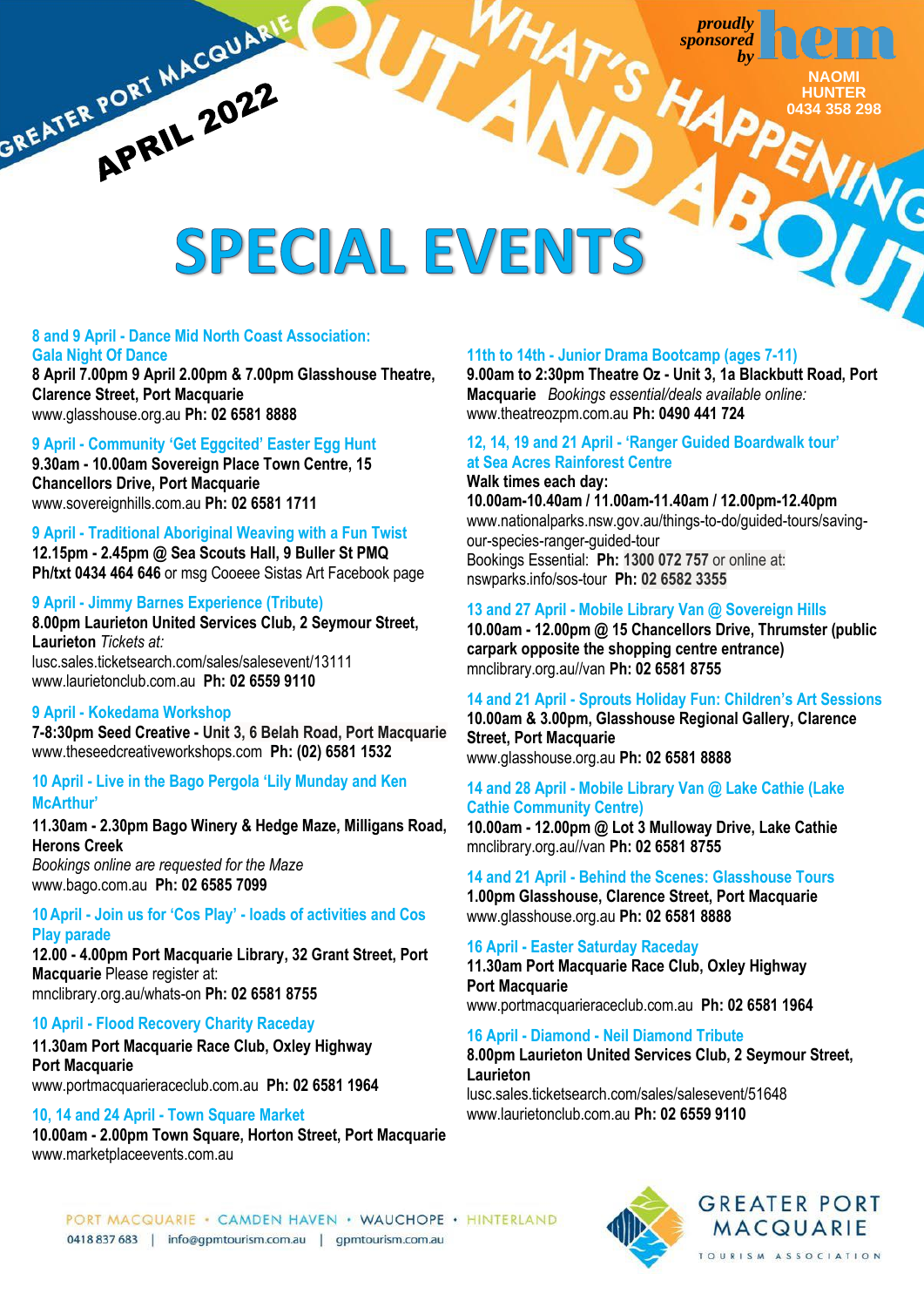

# **SREATER PORT MACQUARI** SPECIAL EVENTS

## **16 April Alfa Romeos Show and Shine**

**9am-2pm Town Green Horton Street Port Macquarie** [www.alfaclubnsw.org.au](http://www.alfaclubnsw.org.au/)

## **16 April Music Day at Douglas Vale**

**11am-2pm Douglas Vale Winery and Historic Homestead. 235 Oxley Highway Port Macquarie** [Secretary@douglasvale.com.au](mailto:Secretary@douglasvale.com.au) **Ph: 02 6584 3792**

## **17 April - Frenzal Rhomb**

**7.00pm Laurieton United Services Club, 2 Seymour Street, Laurieton** *Tickets at:* [lusc.sales.ticketsearch.com/sales/salesevent/17631](https://lusc.sales.ticketsearch.com/sales/salesevent/17631) [www.laurietonclub.com.au](http://www.laurietonclub.com.au/) **Ph: 02 6559 9110**

## **April 20th - Act Shakespeare Workshop Ages 14+**

**9.00am to 3.00pm Theatre Oz - Unit 3, 1a Blackbutt Road, Port Macquarie** *Bookings essential/deals available online:* [www.theatreozpm.com.au](http://www.theatreozpm.com.au/) **Ph: 0490 441 724**

## **20 April - Desley Polmear presents her latest book 'Fractured Souls'**

**10.30am Port Macquarie Library Meeting Room, 32 Grant Street, Port Macquarie** Please register at: mnclibrary.org.au/whats-on **Ph: 02 6581 8755**

## **22 April - Heathers the Musical Workshop Ages 16+**

**9.00am to 3:30pm Theatre Oz - Unit 3, 1a Blackbutt Road, Port Macquarie** *Bookings essential/deals available online:* [www.theatreozpm.com.au](http://www.theatreozpm.com.au/) **Ph: 0490 441 724**

**22 April - Darren Coggan - John Denver: Poems, Prayers and Promises**

**8.00pm Laurieton United Services Club, 2 Seymour Street, Laurieton** *Tickets at:* [lusc.sales.ticketsearch.com/sales/salesevent/17230](https://lusc.sales.ticketsearch.com/sales/salesevent/17230)

[www.laurietonclub.com.au](http://www.laurietonclub.com.au/) **Ph: 02 6559 9110**

## **22 & 23 April Wauchope Show**

**From 8.00am Showground 93a High Street Wauchope** Email: [wauchopeshowsociety@bigpond.com](mailto:wauchopeshowsociety@bigpond.com) **Ph: 02 6585 3023**

**23April - Absolutely Fabulous Acrylic Pouring Workshop 12.30pm - 2.30pm @ Sea Scouts Hall, 9 Buller St PMQ**  Ph/txt 0434 464 646 or msg Cooeee Sistas Art Facebook page

## **23 April - Black Cockatoo**

**8.00pm Glasshouse Theatre, Clarence Street, Port Macquarie**

[www.glasshouse.org.au](http://www.glasshouse.org.au/) **Ph: 02 6581 8888**

## **24 April - Bottlebutt Bash Trail Run**

**6.30am - 42 km Bottlebutt Bash Marathon Start 7.00am - 21 km Bottlebutt Bash Race Start 7.30am - 10 km Burrawan Bash Race Start From PMQ head down Highway to Bago Road, Wauchope Exit Follow the signs from there!** Register at: [www.bottlebuttbashtrailrun.com.au](http://www.bottlebuttbashtrailrun.com.au/) www coastaltrackandtrailrunners.com.au

## **24 April - IRONKIDS (7 to 13 years) - Camden Haven**

7**.00am - 8.30am Check in @ Laurieton United Services Club Carpark, 2 Seymour Street, Laurieton 8.45am Start at Laurieton Pool, 1 Laurie Street, Laurieton** Register at: www.ironman.com/im-australia-register#ironkids

## **24 April - Classic Motorcycle Show**

**10.00am - 2.00pm Settlers Inn Carpark Cnr Hastings River Drive & Newport Island Road, Port Macquarie**

*Presented by 'Port Macquarie Classic Motorcycle Club'* Check venue's website/Facebook for event details www.settlersinn.com.au **Ph: 02 6583 3100**

## **24 April - Raceday - Port Macquarie**

**11.30am Port Macquarie Race Club, Oxley Highway Port Macquarie** [www.portmacquarieraceclub.com.au](http://www.portmacquarieraceclub.com.au/) **Ph: 02 6581 1964**

## **24 April - Poetry in the Vines Presented by Douglas Vale Vinery and Mid North Coast Writers Centre.**

**12.00pm Douglas Vale Winery 235 Oxley Highway, Port Macquarie** [Secretary@douglasvale.com.au](mailto:Secretary@douglasvale.com.au) **Ph: 02 6584 3792**

**24 April Resin Side Table Workshop** 

**10.00am Seed Creative - 3, 6 Belah Road, Port Macquarie**  [www.theseedcreativeworkshops.com](http://www.theseedcreativeworkshops.com/) **Ph[: 02 6581 1532](https://www.google.com/search?gs_ssp=eJzj4tVP1zc0zDBOKzIpLIs3YLRSNagwS7JMSUsztkwxMkpOTjEytTKosDRLskhMM0kyMzG0tDBLNvISL05NTVFILkpNLMksS1Uozy_KLs7ILygGAJ8iGM4&q=seed+creative+workshops&rlz=1C1FKPE_en-GB&oq=Seed++Crative+&aqs=chrome.1.69i57j46i13i175i199j0i13l7.6733j0j7&sourceid=chrome&ie=UTF-8)**

**25 April – ANZAC Day** 

**Please check Club Web sites for full details in Port Macquarie, Camden Haven and Wauchope**

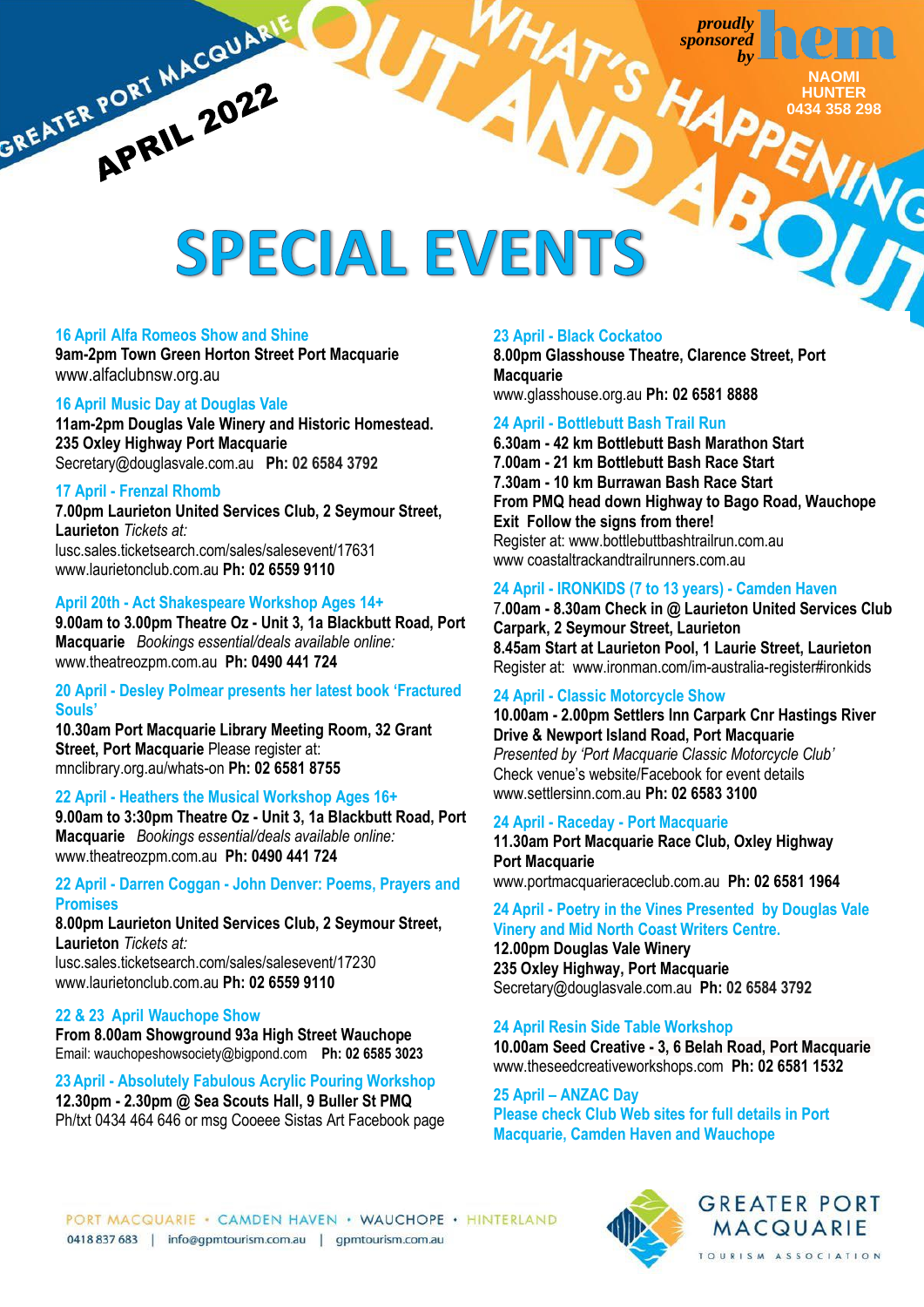> **NAOMI HUNTER 0434 358 298**

# GREATER PORT MACQUARIE **SPECIAL EVENTS**

## **26 April - Join Anne Hutchinson as she launches the release of her book 'No Ordinary Life'**

**10.30am Port Macquarie Library Meeting Room, 32 Grant Street, Port Macquarie** Please register at: mnclibrary.org.au/whats-on **Ph: 02 6581 8755**

## **27 April - 'Book of the Month' Join Jim to discuss April's**

**Book of the Month 'Cloud Cuckoo Land' by Anthony Doe 6.00pm Port Macquarie Library Meeting Room, 32 Grant Street, Port Macquarie** Please register at: mnclibrary.org.au/whats-on **Ph: 02 6581 8755**

## **27 April Cup, Spoon and Saucer Workshop**

**7.00pm to 9.00pm Seed Creative - Unit 3, 6 Belah Road, Port Macquarie**  [www.theseedcreativeworkshops.com](http://www.theseedcreativeworkshops.com/) **Ph[: \(02\) 6581 1532](https://www.google.com/search?gs_ssp=eJzj4tVP1zc0zDBOKzIpLIs3YLRSNagwS7JMSUsztkwxMkpOTjEytTKosDRLskhMM0kyMzG0tDBLNvISL05NTVFILkpNLMksS1Uozy_KLs7ILygGAJ8iGM4&q=seed+creative+workshops&rlz=1C1FKPE_en-GB&oq=Seed++Crative+&aqs=chrome.1.69i57j46i13i175i199j0i13l7.6733j0j7&sourceid=chrome&ie=UTF-8)**

## **28 and 29 April - Bob Downe Comedy Cruise**

**7.00pm to 10.00pm Port Cruises Rhythm Boat, Town Wharf (end of Clarence Street, Port Macquarie)** *Book online or phone:*

[www.cruiseportmacquarie.com.au](http://www.cruiseportmacquarie.com.au/)**Ph: 0434 393 199**

## **29 April- Open Mic Night – All Ages**

**7.30pm to 9.00pm - Theatre Oz - Unit 3, 1a Blackbutt Road, Port Macquarie** *Tickets available at:* [www.theatreozpm.com.au](http://www.theatreozpm.com.au/) **Ph 0490 441 724**

## **29, 30 April & 1 May - Cultivate Creativity- A Women's Art Retreat**

**29 April - anytime after 5.00pm / 30 April - 8.30am / 1 May - 8.00am at 3/6 Belah Road Port Macquarie** [www.theseedcreativeworkshops.com](http://www.theseedcreativeworkshops.com/) **Ph: 02 6581 1532**

## **30 April to Sunday 3 July - Exhibition: Port Macquarie Art & Craft Centre (PMACC) - Coastal Inspirations**

**Glasshouse Regional Gallery, Clarence Street, Port Macquarie**

[www.glasshouse.org.au](http://www.glasshouse.org.au/) **Ph: 02 6581 8888**

## **30 April Macrame & Terrarium Workshop**

**6.00 to 9.00pm Seed Creative - Unit 3 6 Belah Road, Port Macquarie** 

[www.theseedcreativeworkshops.com](http://www.theseedcreativeworkshops.com/) **Ph[: 02 6581 1532](https://www.google.com/search?gs_ssp=eJzj4tVP1zc0zDBOKzIpLIs3YLRSNagwS7JMSUsztkwxMkpOTjEytTKosDRLskhMM0kyMzG0tDBLNvISL05NTVFILkpNLMksS1Uozy_KLs7ILygGAJ8iGM4&q=seed+creative+workshops&rlz=1C1FKPE_en-GB&oq=Seed++Crative+&aqs=chrome.1.69i57j46i13i175i199j0i13l7.6733j0j7&sourceid=chrome&ie=UTF-8)**

**BORT MACQUARIE · CAMDEN HAVEN · WAUCHOPE · HINTERLAND MACQUARIE** 0418 837 683 | info@gpmtourism.com.au | gpmtourism.com.au



**7 April - 6.00pm - 7.00pm Opening Performance 8, 9,10,12 & 13 April - 10.30am-11.30am & 2.30pm-3.30pm 14 April 10.30am-11.30am The Basement, Panthers, Port Macquarie Bay Street, Port Macquarie,** [www.gotyabackproductions.com](http://www.gotyabackproductions.com/) **Ph:0403 745 550**

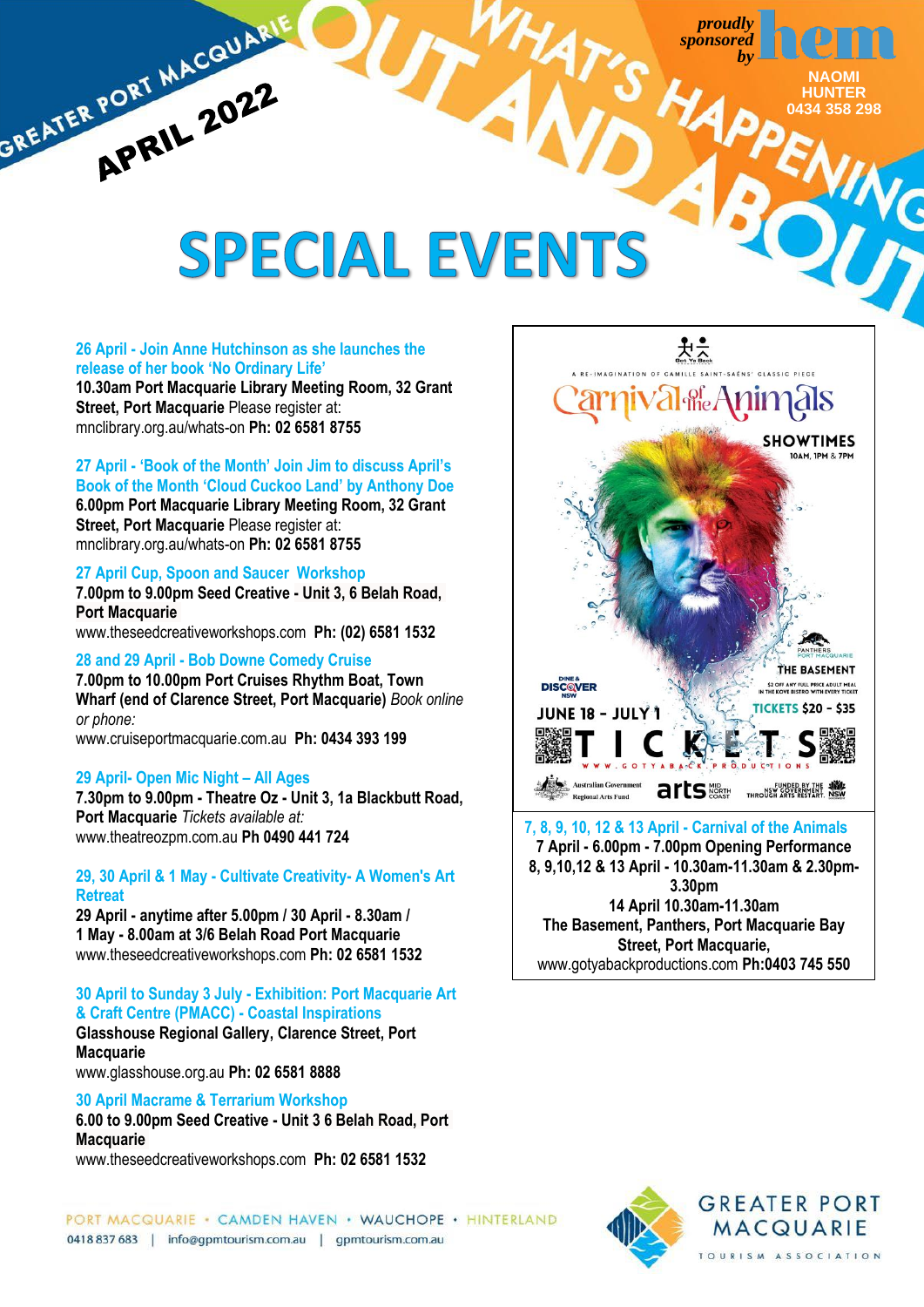

## **Normal Shows**

**Starts 7 April - Ambulance, Fantastic Beasts: The Secrets of Dumbledore, Rabbit Academy, Previews for The Lost City**

## **Starts 14 April - The Lost City**

**Starts 21 April - The Northman, Elizabeth, The Unbearable Wight of Massive Talent**

**Starts 28 April - Downton Abbey 2, Everything Everywhere All At Once**

## **Events**

**Fri 1, Sat 2 & Sun 3 April: Wharf Review**

**Sun 10 & Wed 13 April - Art on Screen: Easter in Art**

**Fri 30 April, Sat 1 May & Sun 2 May - The Gospel According to Paul**

**Movies that Inspire - 31 March to 27 April: Passion of the Christ**

Session times at **[www.majesticcinemas.com.au](http://www.majesticcinemas.com.au/)**

**For more information about more events- please check out www.portmacquarieinfo.com.au**

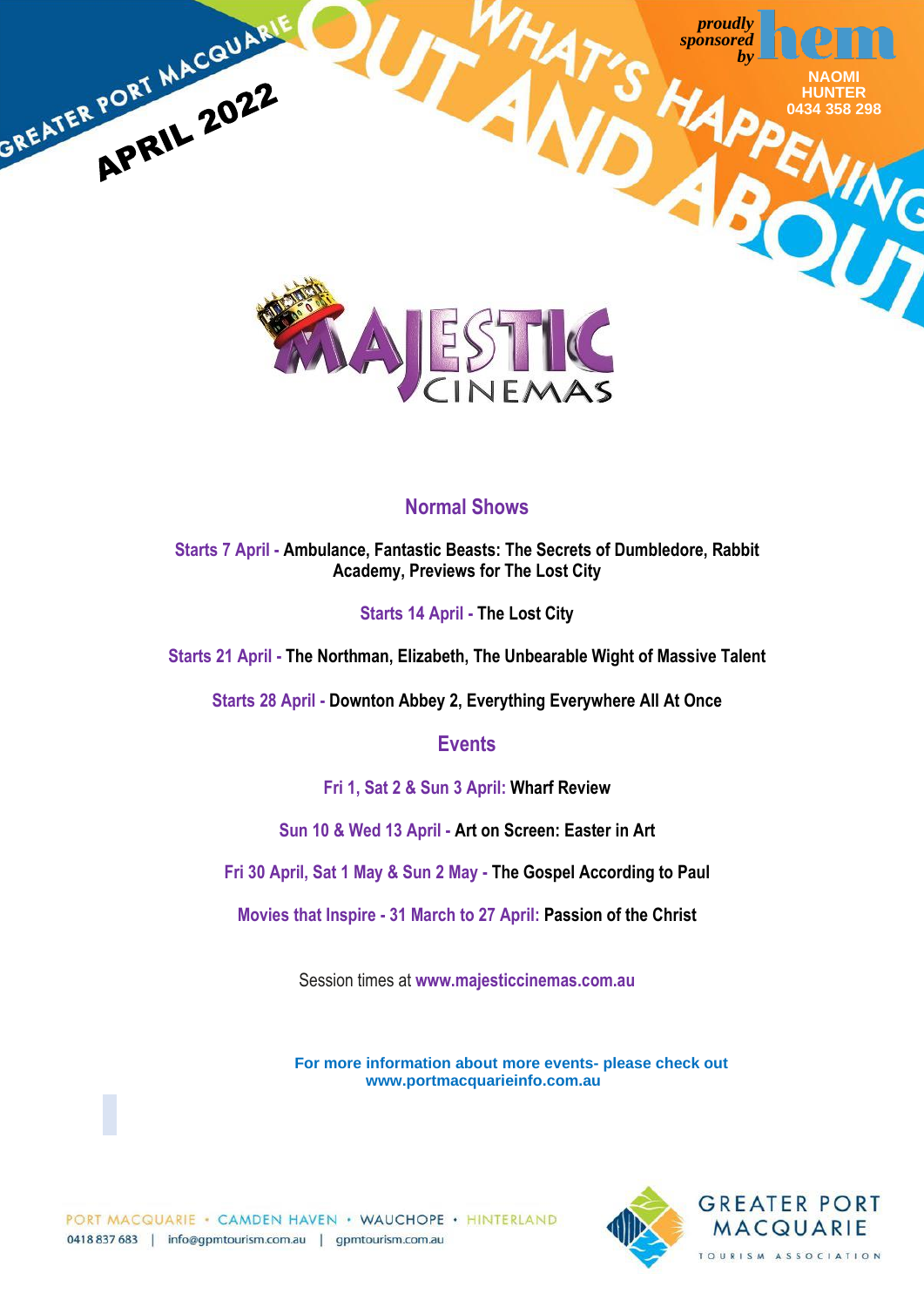> **NAOMI HUNTER 0434 358 298**

## **MONTHLY MARKETS**

## **EVERY TUESDAY**

GREATER PORT MACQUARIE

**Real Food Local Produce Markets** 12pm to 6pm Port Central Hay Street Forecourt, Port Macquarie

## **EVERY THURSDAY**

**Kendall Bazaar and The Meeting Place** 9am to 12pm Kendall Community Centre 19 Comboyne Street, Kendall

## **EVERY SUNDAY**

**Port Macquarie Art Society Market Bazaar** 8am to 1pm Hamilton House 198 Hastings River Drive, Port Macquarie

## **FIRST SATURDAY**

**Uniting Church Markets** 8am to 11am Uniting Church Cnr. Oxley Highway & Sherwood Rd, Port Macquarie

## **SECOND THURSDAY**

**Town Square Markets** 10.00am - 2.00pm Town Square, Horton Street, Port Macquarie [www.marketplacee](http://www.marketplace/)vents.com.au

## **SECOND SATURDAY**

**The Foreshore Markets** 8am to 1pm Westport Park Cnr Buller & Park Streets, Port Macquarie

## **SECOND SATURDAY**

**Johns River Markets** 8am to 12pm Johns River Community Hall 54-56 Johns River Rd, Johns River

## **SECOND SUNDAY**

**Town Square Markets** 10.00am - 2.00pm Town Square, Horton Street, Port Macquarie  **[www.marketplacee](http://www.marketplace/)vents.com.au**

## **THIRD SUNDAY**

**Laurieton Riverwalk Markets** 8am to 1pm Cnr. Tunis & Short Street, Laurieton

**FOURTH SATURDAY**

**Wauchope Farmers' Markets** 8am to 12pm Wauchope Showground High Street, Wauchope

## **FOURTH SUNDAY**

**Town Square Markets** 10.00am - 2.00pm Town Square, Horton Street, Port Macquarie [www.marketplacee](http://www.marketplace/)vents.com.au

## **PLEASE NOTE THAT THESE ADVERTISED DATES ARE SUBJECT TO CHANGE DUE TO COVID AND WEATHER CONDITIONS**



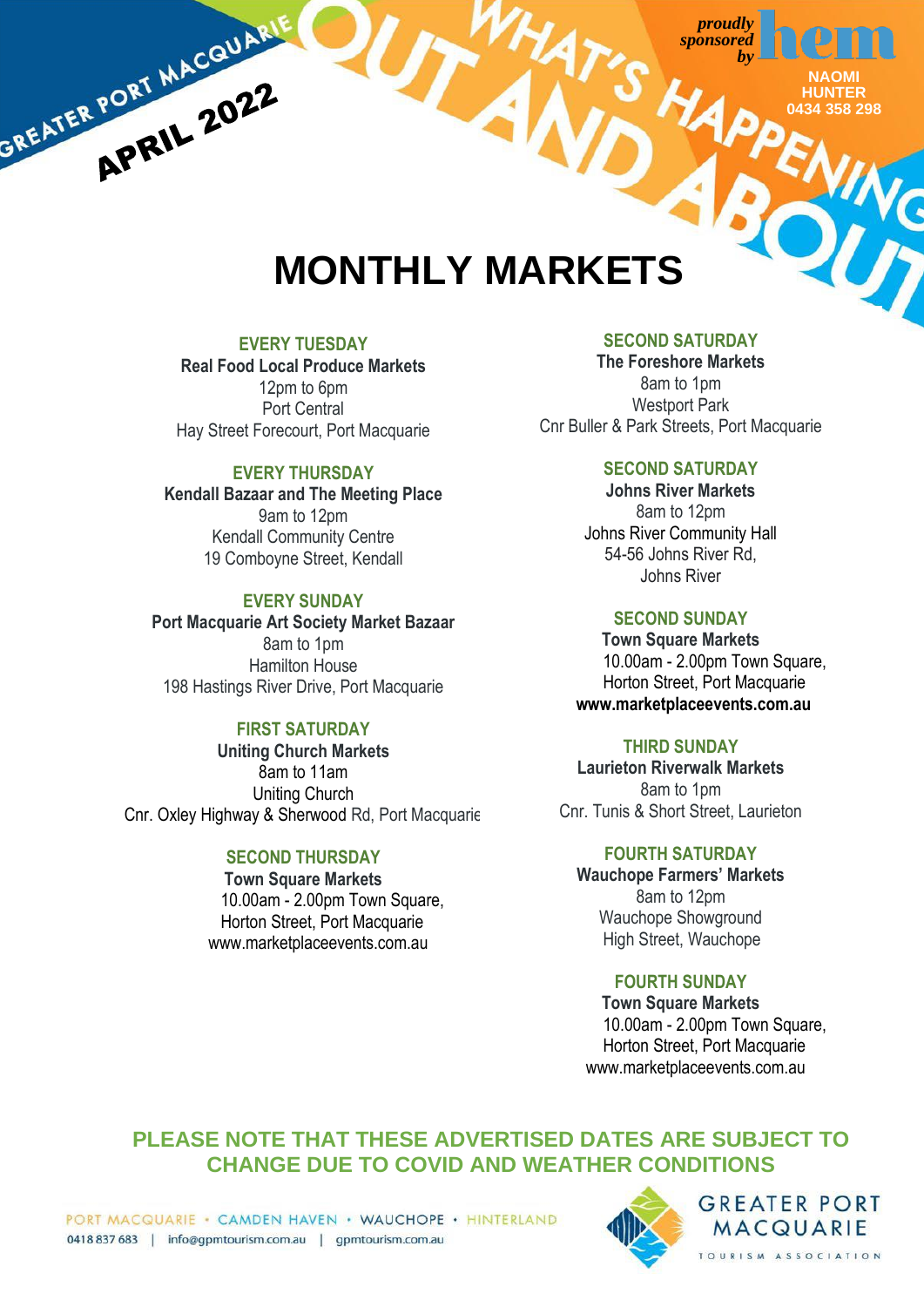



 **April – Tastefest on the Manning Pick-ups commence by 10:30am Celebrating local produce, entertainment & tastings.**

> **April – Moree Hot Springs Time to soothe those aches & pains away. 4 Days | 3 Nights April – QLD Outback Spectacular 4 Days | 3 Nights in Queensland April – Delta Goodrem Transport, Show & Dinner Pack - Newcastle April – Sydney Royal Easter Show Return transport to the Show April – Port Races Pickups commence by 11:30am. Port Bus = Plan B April – April Lunch Date Pickups commence by 9:00am. Heading South. April – Bellingen Markets Transport Pickups commence by 7:00am April – Port Races Pickups commence by 11:30am Port Bus = Plan B April – The Trail Pickups commence by 8:45am Tastings, Tours, Food + more… April – Black Cockatoo Pickups commence by 6:30pm. Transport + Show. April – Groovin The Moo Pickups commence by 5:30am. Transport to Maitland April – Wauchope Show Pickups commence by 9:00am. Return Transport April – Sunday Mystery Lunch Pickups commence by 10:30am. Transport April – Port Races Pickups commence by 11:30am. Port Bus = Plan B April – Around our Region Pickups commence by 9:30am. April – Port Bus Travel Meeting Pickups commence by 10:30am. & 29 April – Morpeth delights Pickups commence by 7:30am.**

> > **April – Hunter Tasty Tour Pickups commence by 5:30am.**